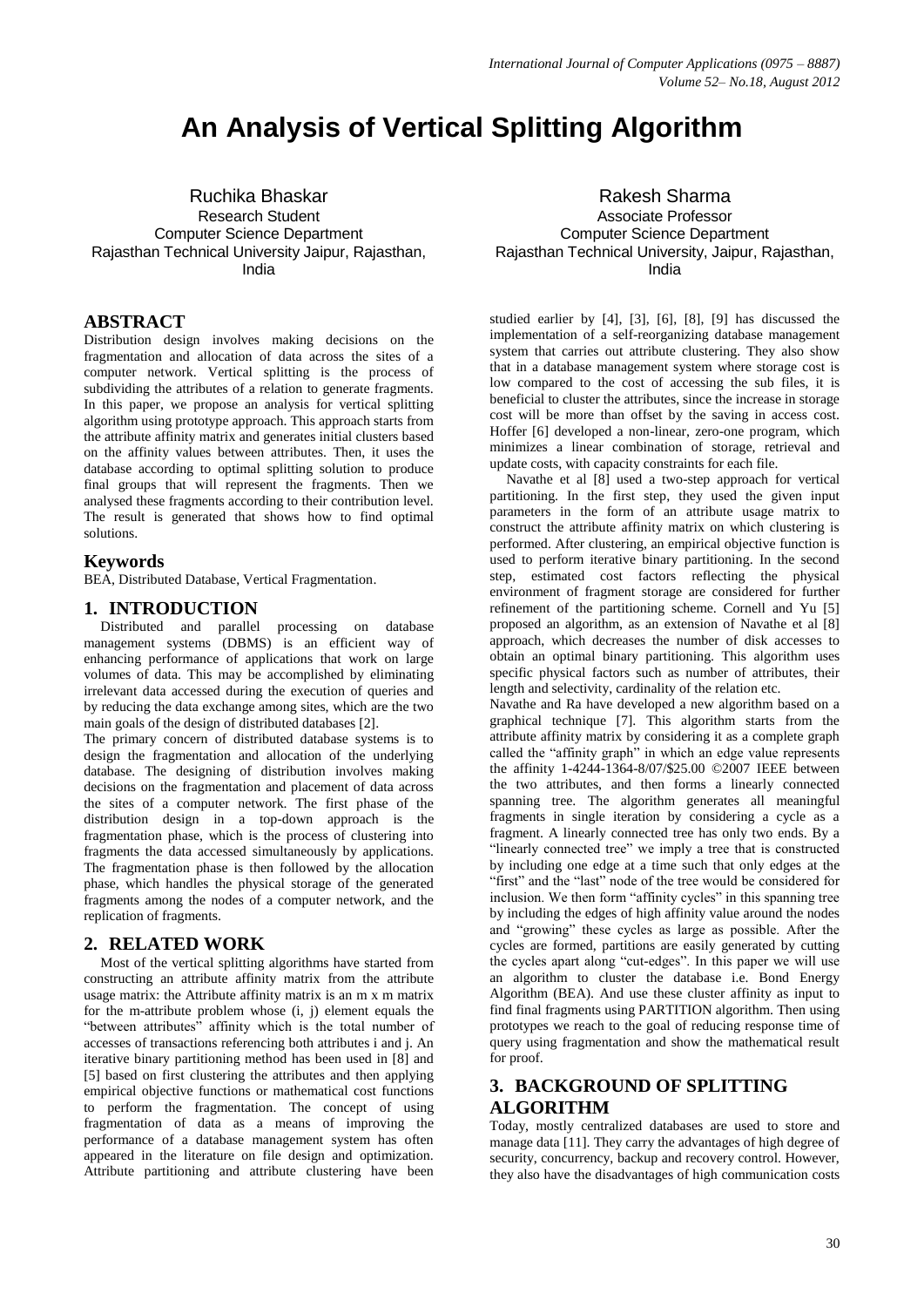(when the client is far away and communication is very frequent in between the client & server), unavailability in case of system failure and a single source bottleneck [3].

Research conducted in 1991 for distributed databases predicted a huge shift from traditional databases to distributed databases in the coming arena, due to organizational needs to manage huge amounts of data [11]

The telecommunication sector also wants to embrace this technology of data distribution. But before distribution of data, fragmentation is a very important and critical task that needs to be done.

Most of the telecom industries are using centralized technique in storage of their database. Centralized database has its disadvantage of high communication cost. Some data is unavailable due to problem in server. To resolve these issues we are moving from centralized database to distribution of the database.

## **4. ANALYSIS OF ALGORITHM USED FOR SPLITTING THE DATABASE**

The vertical fragmentation proposed in this paper is executed in following manner. (1) When a query uses attribute from a relation its value is true (2) Information about databases and query are notified before fragmentation process. (3)Query consists of attributes. The use of attribute means accessing to the value of an existing attribute without any side-effect. Our fragmentation is composed of attribute fragmentation. A set of attributes defined in a relation is vertically partitioned into attribute fragments on basis of application queries like

1. Normal Find subscriber via peer\_id and area Find Narrative 2. Recharge Find subscriber via peer\_id and area Find subscriber id Find Narrative(units) Update Narrative(units) Update subscriber (Sub\_Param1, 2, 3) 3. Balance Inquiry Find subscriber via peer\_id and area Find Narrartives etc.

#### **Figure 1: Sample Queries of experiment**

After, the attribute fragments are generated, the attribute fragmentation is executed on basis of queries .Also, a query can access attributes of other relation on a database hierarchy. To reflect these characteristics of queries, we calculate QA(query access) matrix, FA(site access) matrix and AU(attribute usage) matrix. In FA matrix, QA matrix contains all explanation in of attribute used by Sites of different relations and to represent attributes usage by different queries.

## **4.1 QA matrix:**

QA (Query Access) matrix represents the use of attributes in application queries. Figure 2 and Figure 3 is an example of the QA matrix for subscriber relation and Narrative relation used as database in this paper.

|  |  |  |  | 11110111010 |  |
|--|--|--|--|-------------|--|
|  |  |  |  | 11010000000 |  |
|  |  |  |  | 11011000000 |  |
|  |  |  |  | 11110000000 |  |
|  |  |  |  | 11101000000 |  |
|  |  |  |  | 11010000100 |  |
|  |  |  |  | 11100000000 |  |
|  |  |  |  | 10100000000 |  |
|  |  |  |  | 10100000000 |  |

**Figure 2: SUBSCR QA Matrix**

#### **Figure 3: NARRATIVE QA Matrix**

Each row represents queries and each column represents attributes Q1-A1, Q1-A2, Q1-A3……Q1-A11 are queries about SUBSCR relation. And in the similar manner for NARRATIVE relation (in Figure 3). The entry "1" indicates that the query uses the corresponding attributes. Attributes of other relation accessed by query can be represented in QA matrix. For example, Q1 accesses to not only sub\_id, peer\_id, status, language of its own relation SUBSCR but also narrative\_id, sub\_id, narrative\_type, and unit\_type of relation NARRATIVE.

Combined AQ matrix (CAQ)

1 1 1 1 0 1 1 1 0 1 0 1 1 1 1 1 1 1 0 1 0 0 0 0 0 0 0 1 1 1 1 0 1 1 0 1 1 0 0 0 0 0 0 1 1 0 1 0 1 1 1 1 0 0 0 0 0 0 0 1 1 1 0 0 1 1 1 0 1 0 0 0 0 0 0 0 0 0 0 0 1 1 0 1 0 0 0 0 1 0 0 0 0 0 0 0 1 1 1 0 0 0 0 0 0 0 0 0 1 1 1 0 1 0 1 0 0 0 0 0 0 0 0 0 0 0 0 0 1 0 1 0 0 0 0 0 0 0 0 0 0 1 0 0

**Figure 4: Combined AQ matrix (CAQ)**

## **4.2 FA Matrix:**

The access frequency represents the sum of number of accesses about query generated in one or more sites.

Figure 5 shows the access frequency of different queries by different sites In QA matrix, A usage value of attribute Aj for a query qi is defined as:

 $use(qi, Aj) = 1$  if query qi accesses to

 $\mathbf{A}$ **j** = 0 otherwise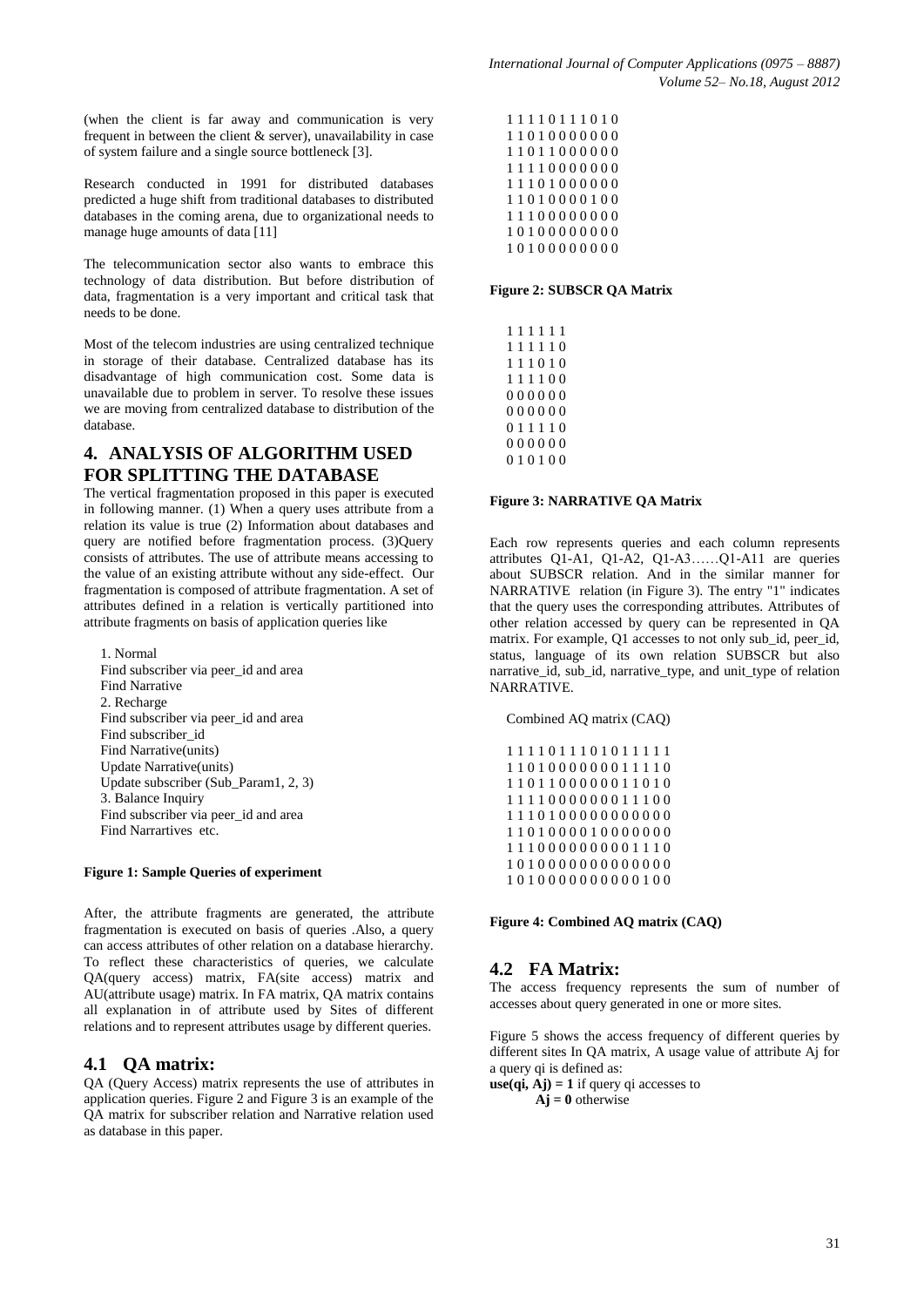|                | S1             | S2 | S3             |
|----------------|----------------|----|----------------|
| Q1             | 10             | 15 | 5              |
| Q <sub>2</sub> | 0              | 3  | $\overline{c}$ |
| Q <sub>3</sub> | 15             | 1  | $\Omega$       |
| Q4             | 0              | 5  | 6              |
| Q <sub>5</sub> | 8              | 0  | 0              |
| Q6             | 25             | 20 | 25             |
| Q7             | 0              | 0  | 10             |
| Q8             | 0              | 6  | 4              |
| Q9             | $\overline{2}$ | 8  | 20             |

#### **Figure 5: Access Frequency Matrix(FA)**

The AA (attribute affinity) matrix is generated from the AQ matrix using the same technique as relational vertical fragmentation approach. Attribute Affinity Matrix aff(Ai, Aj)

The attribute affinity represents the strength of bond between

the two attributes. The attribute affinity for two attributes Ai and Aj defined as

aff(Ai, Aj)=k | use(qk, Ai) =1^ use(qk,Aj) =1acc (qk)

where aff $(Ai, Aj)$  is affinity value between Ai and  $Aj$ ,  $acc(qk)$ is the total number of access of query qk generated in multiple sites. Figure 6 and Figure 7 shows an example of AA matrix.

The AA matrix is needed to be clustered, and then becomes to divide into attribute fragments. Bond Energy Algorithm (BEA) is used to cluster the AA matrix. The algorithm is as following:

#### **Algorithm: BEA**

Input: AA attribute affinity matrix Output: CA clustered affinity matrix Begin {Initialize; remember that AA is an n x n Matrix}  $CA(R<sup>·</sup>,1) \leftarrow AA(R,1)$  $CA(R, 2) \leftarrow AA(R, 2)$ index←3 while index≤n do {choose the "best" location for attribute AAindex} begin for I from 1 to index-1 by 1 do calculate cont(Aindex-1, Aindex, Aindex+1) end-for calculate cont(Aindex-1, Aindex, Aindex+1) {boundary condition} location←placement given by maximum cont value<br>for j from index to location by -1 do {shuffle the for  $j$  from index to location by -1 do two matrices}  $CA(R, j) \leftarrow AA(R, j-1)$ end-for CA(R ,location) ←AA(R,index) index←index+1 end-while order the rows according to the relative ordering of columns end.{BEA}

The purpose of clustering is to combine large affinity value of AA matrix with large affinity values, and the small one with small ones.

## **5. IMPLEMENTATION AND COMPARISION**

We have implemented the vertical class fragmentation proposed in this paper using JAVA programming language on an IBM-PC. The implementation was executed in the following procedures.

First, establish the example structure of class schema and example queries with the access frequency.

Second, generate the QA, AU matrix for all tables.

Third, for each table, generate AA and CA matrixes.

Fourth, partition the CA matrixes and make the attribute fragments.

When we apply both BEA algorithm [16] and vertical Partition algorithm [16] according to the Attribute usage matrix and Attribute Affinity matrix we conclude to the fragment results and selected one of the optimal solutions available.

## **5.1 Testing Results**

In this section we analysed the result. After applying algorithm we find following result.

| Query             | Sum of Attribute access |
|-------------------|-------------------------|
| $q1$ :            | 30                      |
| $q2$ :            | 5                       |
| $q3$ :            | 16                      |
| q4:               | 11                      |
| q5:               | 8                       |
| q6:               | 70                      |
| q7:               | 10                      |
| q8:               | 10                      |
| $q\overline{9}$ : | 30                      |
|                   |                         |

**Figure 6: Query Total Access Frequency**

q1: A1 A10 A11 A2 A3 A4 A6 A7 A8 30 q2: A1 A2 A9 5 q3: A1 A2 A9 16 q4: A1 A2 A3 A9 11 q5: A1 A2 A3 A9 8 q6: A1 A2 A8 A9 70 q7: A1 A2 A3 10 q8: A1 A3 10 q9: A1 A3 30

#### **Figure 7: Attribute Usage with frequency**

 A1 A10 A11 A2 A3 A4 A6 A7 A8 A9 A1 190 30 30 150 99 30 30 30 100 110 A10 30 30 30 30 30 30 30 30 30 0 A11 30 30 30 30 30 30 30 30 30 0 A2 150 30 30 150 59 30 30 30 100 110 A3 99 30 30 59 99 30 30 30 30 19 A4 30 30 30 30 30 30 30 30 30 0 A6 30 30 30 30 30 30 30 30 30 0 A7 30 30 30 30 30 30 30 30 30 0 A8 100 30 30 100 30 30 30 30 100 70 A9 110 0 0 110 19 0 0 0 70 110

#### **Figure 8: Attribute Affinity Matrix Subscr**

In Figure 8, A10 comes after A1 it depends upon the bond energy which can be calculated for individual column randomly.

Calculate the contribution of the column depending on its position: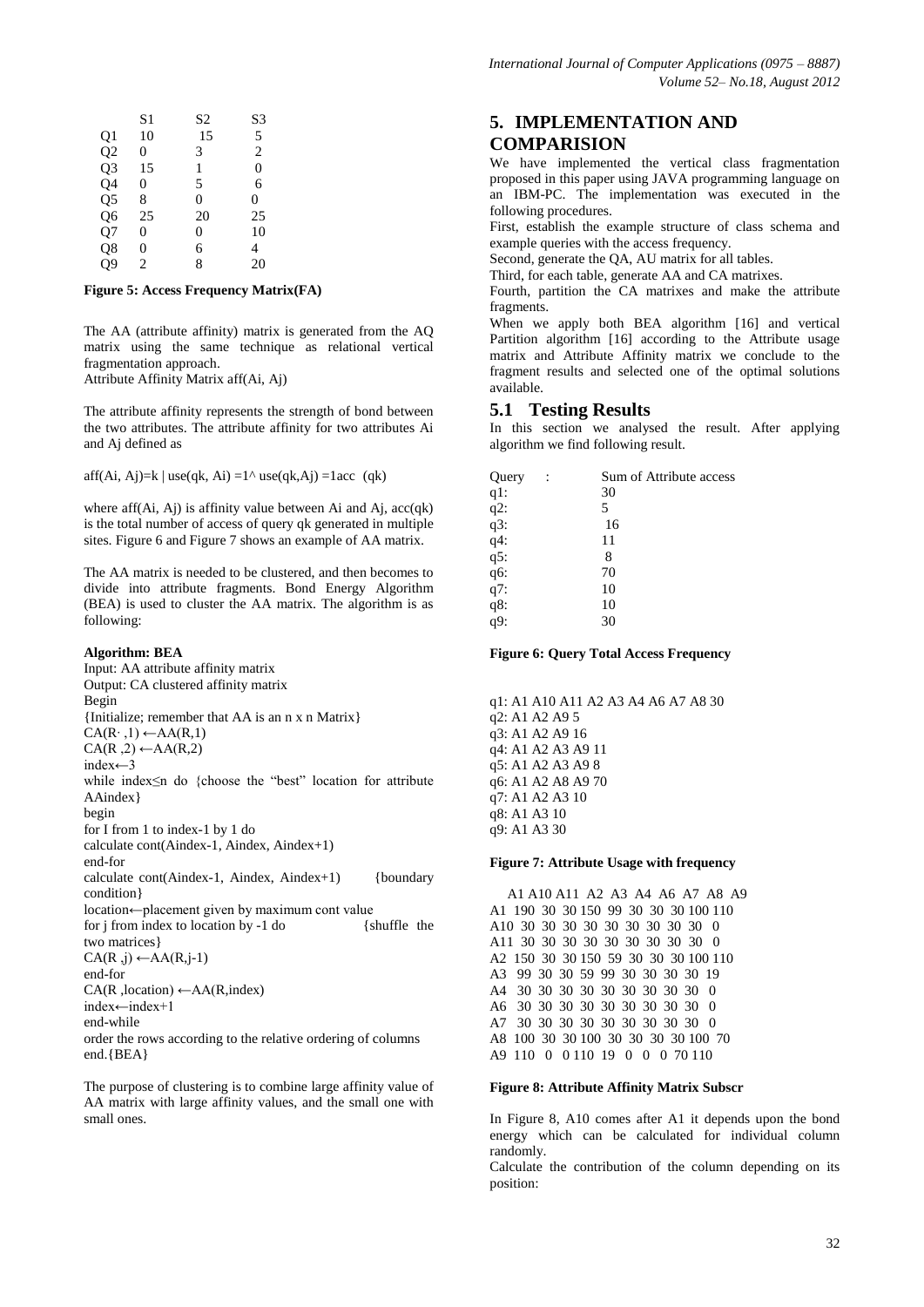*5.1.1 Place attributes:* place A1 contribution at pos  $0 = 20670$ contribution at pos  $1 = 85841$ contribution at pos  $2 = 83441$ attribute A1 is placed at pos 1: [A4, A1, A2] place A10 contribution at pos  $0 = 8100$ contribution at pos  $1 = 8100$ contribution at pos  $2 = -44501$ contribution at pos  $3 = 18270$ attribute A10 is placed at pos 3: [A4, A1, A2, A10] place A11 contribution at pos  $0 = 8100$ contribution at pos  $1 = 8100$ contribution at pos  $2 = -44501$ contribution at pos  $3 = 8100$ contribution at pos  $4 = 8100$ attribute A11 is placed at pos 0: [A11, A4, A1, A2, A10] place A3 contribution at pos  $0 = 13110$ contribution at pos  $1 = 18120$ contribution at pos  $2 = 39491$ contribution at pos  $3 = 2741$ contribution at pos  $4 = 33971$ contribution at pos  $5 = 13110$ attribute A3 is placed at pos 2: [A11, A4, A3, A1, A2, A10] place A6 contribution at pos  $0 = 8100$ contribution at pos  $1 = 8100$ contribution at pos  $2 = 8100$ contribution at pos  $3 = -13271$ contribution at pos  $4 = -44501$ contribution at pos  $5 = 8100$ contribution at pos  $6 = 8100$ attribute A6 is placed at pos 0: [A6, A11, A4, A3, A1, A2, A10] place A7 contribution at pos  $0 = 8100$ contribution at pos  $1 = 8100$ contribution at pos  $2 = 8100$ contribution at pos  $3 = 8100$ contribution at pos  $4 = -13271$ contribution at pos  $5 = -44501$ contribution at pos  $6 = 8100$ contribution at pos  $7 = 8100$ attribute A7 is placed at pos 0: [A7, A6, A11, A4, A3, A1, A2, A10] place A8 contribution at pos  $0 = 14400$ contribution at pos  $1 = 20700$ contribution at pos  $2 = 20700$ contribution at pos  $3 = 20700$ contribution at pos  $4 = 28890$ contribution at pos  $5 = 39719$ contribution at pos  $6 = 29699$ contribution at pos  $7 = 50100$ contribution at pos  $8 = 14400$ attribute A8 is placed at pos 7: [A7, A6, A11, A4, A3, A1, A2, A8, A10]

place A9 contribution at pos  $0 = 9270$ contribution at pos  $1 = 10440$ contribution at pos  $2 = 10440$ contribution at pos  $3 = 10440$ contribution at pos  $4 = 19611$ contribution at pos  $5 = 34781$ contribution at pos  $6 = 28161$ contribution at pos  $7 = 36521$ contribution at pos  $8 = 32140$ contribution at pos  $9 = 9270$ attribute A9 is placed at pos 7: [A7, A6, A11, A4, A3, A1, A2, A9, A8, A10] The order below leads to the highest bond energy. resulting order: [A7, A6, A11, A4, A3, A1, A2, A9, A8, A10] There are now several possibilities to split the table: split quality (sq) = accesses(fragment 1)  $*$  accesses(fragment 2) - accesses(fragment 1 AND fragment 2)^2 *5.1.2 Find fragments:* split at [A1, A10, A11, A2, A3, A4, A7, A8, A9] | [A6] accesses frag1 alone: 160 accesses frag2 alone: 0 accesses frag1 and frag2: 30 split quality  $= -900$ split at [A1, A10, A2, A3, A4, A7, A8, A9] | [A11, A6] accesses frag1 alone: 160 accesses frag2 alone: 0 accesses frag1 and frag2: 30 split quality  $= -900$ split at [A1, A10, A2, A3, A7, A8, A9] | [A11, A4, A6] accesses frag1 alone: 160 accesses frag2 alone: 0 accesses frag1 and frag2: 30 split quality  $= -900$ split at [A1, A10, A2, A7, A8, A9] | [A11, A3, A4, A6] accesses frag1 alone: 91 accesses frag2 alone: 0 accesses frag1 and frag2: 99 split quality  $= -9801$ split at [A10, A2, A7, A8, A9] | [A1, A11, A3, A4, A6] accesses frag1 alone: 0 accesses frag2 alone: 40 accesses frag1 and frag2: 150 split quality  $= -22500$ split at [A10, A7, A8, A9] | [A1, A11, A2, A3, A4, A6] accesses frag1 alone: 0 accesses frag2 alone: 50 accesses frag1 and frag2: 140 split quality  $= -19600$ split at [A10, A7, A8] | [A1, A11, A2, A3, A4, A6, A9] accesses frag1 alone: 0 accesses frag2 alone: 90 accesses frag1 and frag2: 100 split quality  $= -10000$ split at [A10, A7] | [A1, A11, A2, A3, A4, A6, A8, A9] accesses frag1 alone: 0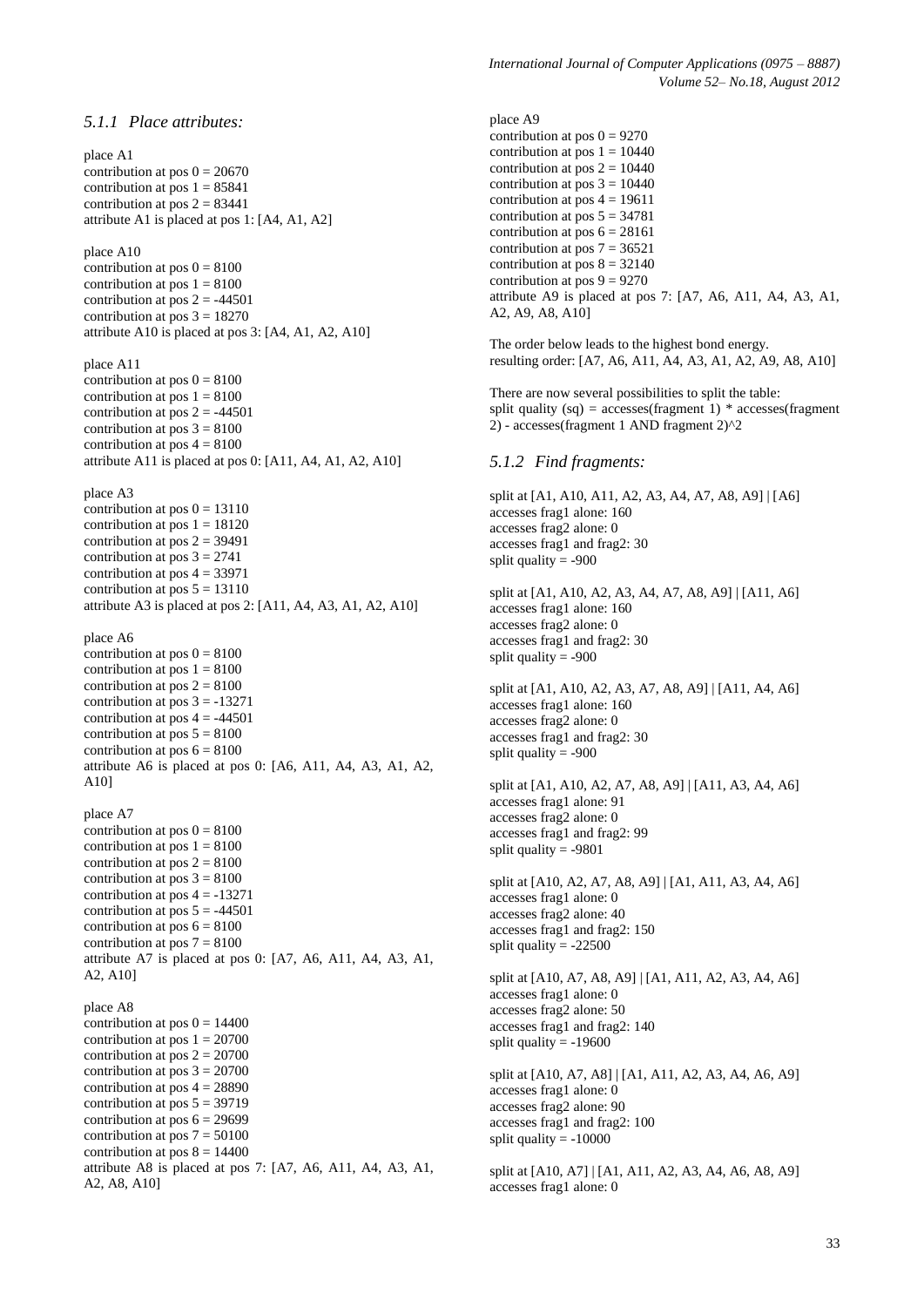*International Journal of Computer Applications (0975 – 8887) Volume 52– No.18, August 2012*

accesses frag2 alone: 160 accesses frag1 and frag2: 30 split quality  $= -900$ split at [A7] | [A1, A10, A11, A2, A3, A4, A6, A8, A9] accesses frag1 alone: 0 accesses frag2 alone: 160 accesses frag1 and frag2: 30 split quality  $= -900$ split at [A1, A10, A2, A3, A4, A6, A7, A8, A9] | [A11] accesses frag1 alone: 160 accesses frag2 alone: 0 accesses frag1 and frag2: 30 split quality  $= -900$ split at [A1, A10, A2, A3, A6, A7, A8, A9] | [A11, A4] accesses frag1 alone: 160 accesses frag2 alone: 0 accesses frag1 and frag2: 30 split quality  $= -900$ split at [A1, A10, A2, A6, A7, A8, A9] | [A11, A3, A4] accesses frag1 alone: 91 accesses frag2 alone: 0 accesses frag1 and frag2: 99 split quality  $= -9801$ split at [A10, A2, A6, A7, A8, A9] | [A1, A11, A3, A4] accesses frag1 alone: 0 accesses frag2 alone: 40 accesses frag1 and frag2: 150 split quality  $= -22500$ split at [A10, A6, A7, A8, A9] | [A1, A11, A2, A3, A4] accesses frag1 alone: 0 accesses frag2 alone: 50 accesses frag1 and frag2: 140 split quality  $= -19600$ split at [A10, A6, A7, A8] | [A1, A11, A2, A3, A4, A9] accesses frag1 alone: 0 accesses frag2 alone: 90 accesses frag1 and frag2: 100 split quality  $= -10000$ split at [A10, A6, A7] | [A1, A11, A2, A3, A4, A8, A9] accesses frag1 alone: 0

accesses frag2 alone: 160 accesses frag1 and frag2: 30 split quality  $= -900$ 

split at [A6, A7] | [A1, A10, A11, A2, A3, A4, A8, A9] accesses frag1 alone: 0 accesses frag2 alone: 160 accesses frag1 and frag2: 30 split quality  $= -900$ 

split at [A1, A10, A11, A2, A3, A6, A7, A8, A9] | [A4] accesses frag1 alone: 160 accesses frag2 alone: 0 accesses frag1 and frag2: 30 split quality  $= -900$ 

split at [A1, A10, A11, A2, A6, A7, A8, A9] | [A3, A4] accesses frag1 alone: 91 accesses frag2 alone: 0

accesses frag1 and frag2: 99 split quality = -9801 split at [A10, A11, A2, A6, A7, A8, A9] | [A1, A3, A4] accesses frag1 alone: 0 accesses frag2 alone: 40 accesses frag1 and frag2: 150 split quality = -22500 split at [A10, A11, A6, A7, A8, A9] | [A1, A2, A3, A4] accesses frag1 alone: 0 accesses frag2 alone: 50 accesses frag1 and frag2: 140 split quality = -19600 split at [A10, A11, A6, A7, A8] | [A1, A2, A3, A4, A9] accesses frag1 alone: 0 accesses frag2 alone: 90 accesses frag1 and frag2: 100 split quality  $= -10000$ split at [A10, A11, A6, A7] | [A1, A2, A3, A4, A8, A9] accesses frag1 alone: 0 accesses frag2 alone: 160 accesses frag1 and frag2: 30 split quality  $= -900$ split at [A11, A6, A7] | [A1, A10, A2, A3, A4, A8, A9] accesses frag1 alone: 0 accesses frag2 alone: 160 accesses frag1 and frag2: 30 split quality  $= -900$ split at [A1, A10, A11, A2, A4, A6, A7, A8, A9] | [A3] accesses frag1 alone: 91 accesses frag2 alone: 0 accesses frag1 and frag2: 99 split quality  $= -9801$ split at [A10, A11, A2, A4, A6, A7, A8, A9] | [A1, A3] accesses frag1 alone: 0 accesses frag2 alone: 40 accesses frag1 and frag2: 150 split quality  $= -22500$ split at [A10, A11, A4, A6, A7, A8, A9] | [A1, A2, A3] accesses frag1 alone: 0 accesses frag2 alone: 50 accesses frag1 and frag2: 140 split quality  $= -19600$ split at [A10, A11, A4, A6, A7, A8] | [A1, A2, A3, A9] accesses frag1 alone: 0 accesses frag2 alone: 90 accesses frag1 and frag2: 100 split quality  $= -10000$ split at [A10, A11, A4, A6, A7] | [A1, A2, A3, A8, A9] accesses frag1 alone: 0 accesses frag2 alone: 160 accesses frag1 and frag2: 30 split quality = -900 split at [A11, A4, A6, A7] | [A1, A10, A2, A3, A8, A9] accesses frag1 alone: 0 accesses frag2 alone: 160 accesses frag1 and frag2: 30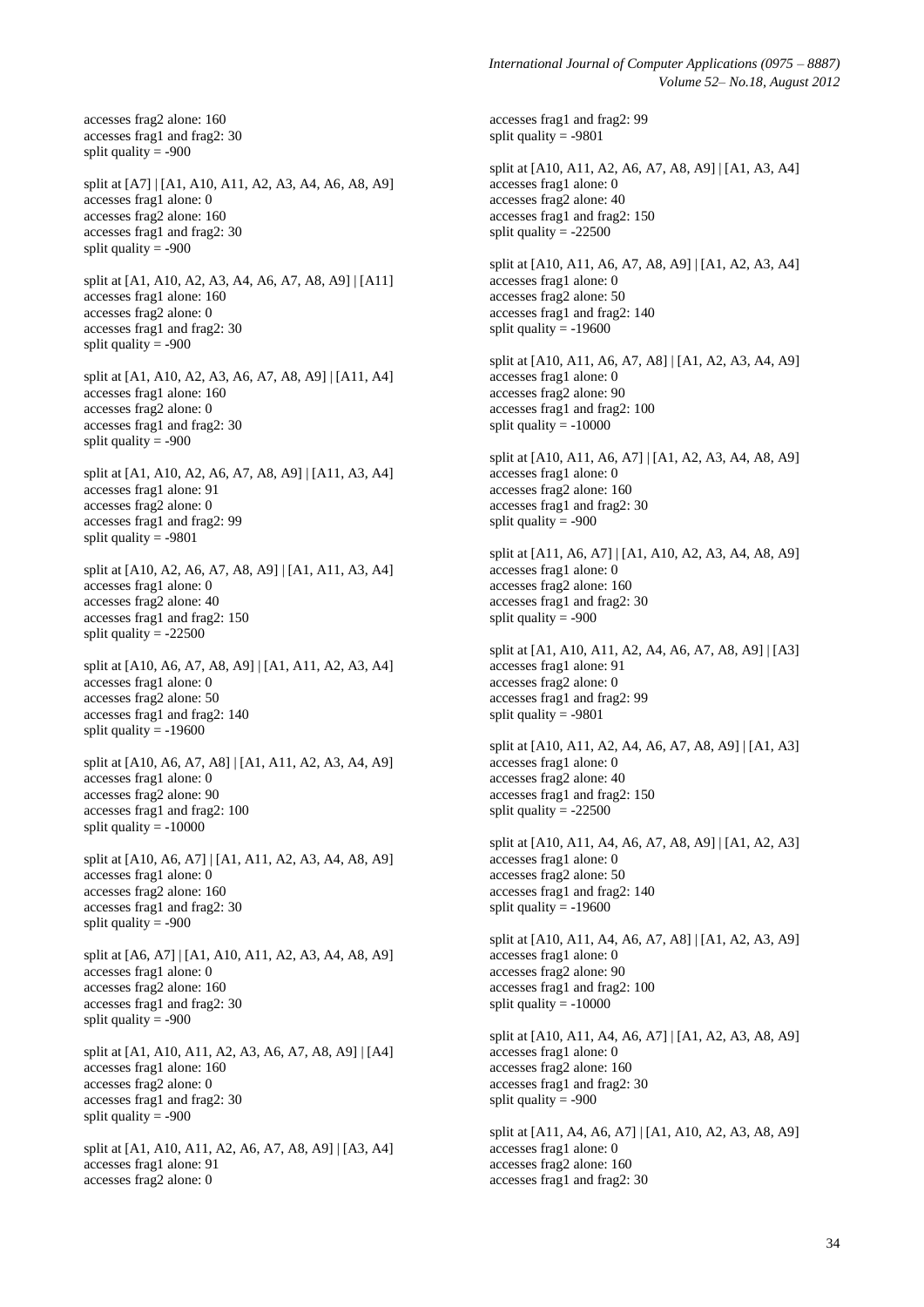split quality  $= -900$ split at [A10, A11, A2, A3, A4, A6, A7, A8, A9] | [A1] accesses frag1 alone: 0 accesses frag2 alone: 0 accesses frag1 and frag2: 190 split quality  $= -36100$ split at [A10, A11, A3, A4, A6, A7, A8, A9] | [A1, A2] accesses frag1 alone: 0 accesses frag2 alone: 0 accesses frag1 and frag2: 190 split quality  $= -36100$ split at [A10, A11, A3, A4, A6, A7, A8] | [A1, A2, A9] accesses frag1 alone: 0 accesses frag2 alone: 21 accesses frag1 and frag2: 169 split quality  $= -28561$ split at [A10, A11, A3, A4, A6, A7] | [A1, A2, A8, A9] accesses frag1 alone: 0 accesses frag2 alone: 91 accesses frag1 and frag2: 99 split quality  $= -9801$ split at [A11, A3, A4, A6, A7] | [A1, A10, A2, A8, A9] accesses frag1 alone: 0 accesses frag2 alone: 91 accesses frag1 and frag2: 99 split quality  $= -9801$ split at [A1, A10, A11, A3, A4, A6, A7, A8, A9] | [A2] accesses frag1 alone: 40 accesses frag2 alone: 0 accesses frag1 and frag2: 150 split quality  $= -22500$ split at [A1, A10, A11, A3, A4, A6, A7, A8] | [A2, A9] accesses frag1 alone: 40 accesses frag2 alone: 0 accesses frag1 and frag2: 150 split quality  $= -22500$ split at [A1, A10, A11, A3, A4, A6, A7] | [A2, A8, A9] accesses frag1 alone: 40 accesses frag2 alone: 0 accesses frag1 and frag2: 150 split quality  $= -22500$ split at [A1, A11, A3, A4, A6, A7] | [A10, A2, A8, A9] accesses frag1 alone: 40 accesses frag2 alone: 0 accesses frag1 and frag2: 150 split quality  $= -22500$ split at [A1, A10, A11, A2, A3, A4, A6, A7, A8] | [A9] accesses frag1 alone: 80 accesses frag2 alone: 0 accesses frag1 and frag2: 110 split quality  $= -12100$ split at [A1, A10, A11, A2, A3, A4, A6, A7] | [A8, A9] accesses frag1 alone: 50 accesses frag2 alone: 0 accesses frag1 and frag2: 140

split quality  $= -19600$ 

split at [A1, A11, A2, A3, A4, A6, A7] | [A10, A8, A9] accesses frag1 alone: 50 accesses frag2 alone: 0 accesses frag1 and frag2: 140 split quality  $= -19600$ split at [A1, A10, A11, A2, A3, A4, A6, A7, A9] | [A8]

accesses frag1 alone: 90 accesses frag2 alone: 0 accesses frag1 and frag2: 100 split quality  $= -10000$ 

split at [A1, A11, A2, A3, A4, A6, A7, A9] | [A10, A8] accesses frag1 alone: 90 accesses frag2 alone: 0 accesses frag1 and frag2: 100 split quality  $= -10000$ 

split at [A1, A11, A2, A3, A4, A6, A7, A8, A9] | [A10] accesses frag1 alone: 160 accesses frag2 alone: 0 accesses frag1 and frag2: 30 split quality = -900

#### **optimal split(s) (sq = -900):**

[A1, A10, A11, A2, A3, A4, A7, A8, A9] | [A6] [A1, A10, A2, A3, A4, A7, A8, A9] | [A11, A6] [A1, A10, A2, A3, A7, A8, A9] | [A11, A4, A6] [A10, A7] | [A1, A11, A2, A3, A4, A6, A8, A9] [A7] | [A1, A10, A11, A2, A3, A4, A6, A8, A9] [A1, A10, A2, A3, A4, A6, A7, A8, A9] | [A11] [A1, A10, A2, A3, A6, A7, A8, A9] | [A11, A4] [A10, A6, A7] | [A1, A11, A2, A3, A4, A8, A9] [A6, A7] | [A1, A10, A11, A2, A3, A4, A8, A9] [A1, A10, A11, A2, A3, A6, A7, A8, A9] | [A4] [A10, A11, A6, A7] | [A1, A2, A3, A4, A8, A9] [A11, A6, A7] | [A1, A10, A2, A3, A4, A8, A9] [A10, A11, A4, A6, A7] | [A1, A2, A3, A8, A9] [A11, A4, A6, A7] | [A1, A10, A2, A3, A8, A9] [A1, A11, A2, A3, A4, A6, A7, A8, A9] | [A10]

Similar approach can be used for NARRATIVE relation and we find the following solution. The following order leads to highest bond energy resulting order: [A6, A5, A3, A2, A4, A1]

and optimal split(s) (sq =  $13180$ ):  $[A6]$   $[A1, A2, A3, A4, A5]$ 

So following fragments has been selected with primary key [16]. Fragments of Subscr [A1,A11, A6, A7] | [A1, A10, A2, A3, A4, A8, A9]

Fragments of Narrative [A1,A6] | [A1, A2, A3, A4, A5]

## **6. CONCLUSION**

The purpose of conducting this study is to know the comparative study of various vertical splitting techniques. We know in centralized databases horizontal fragmentation is widely used because of its ease of methods available. But vertical fragmentation is rarely used to do the fragments .so our study presents a view for ease of use of vertical fragmentation.